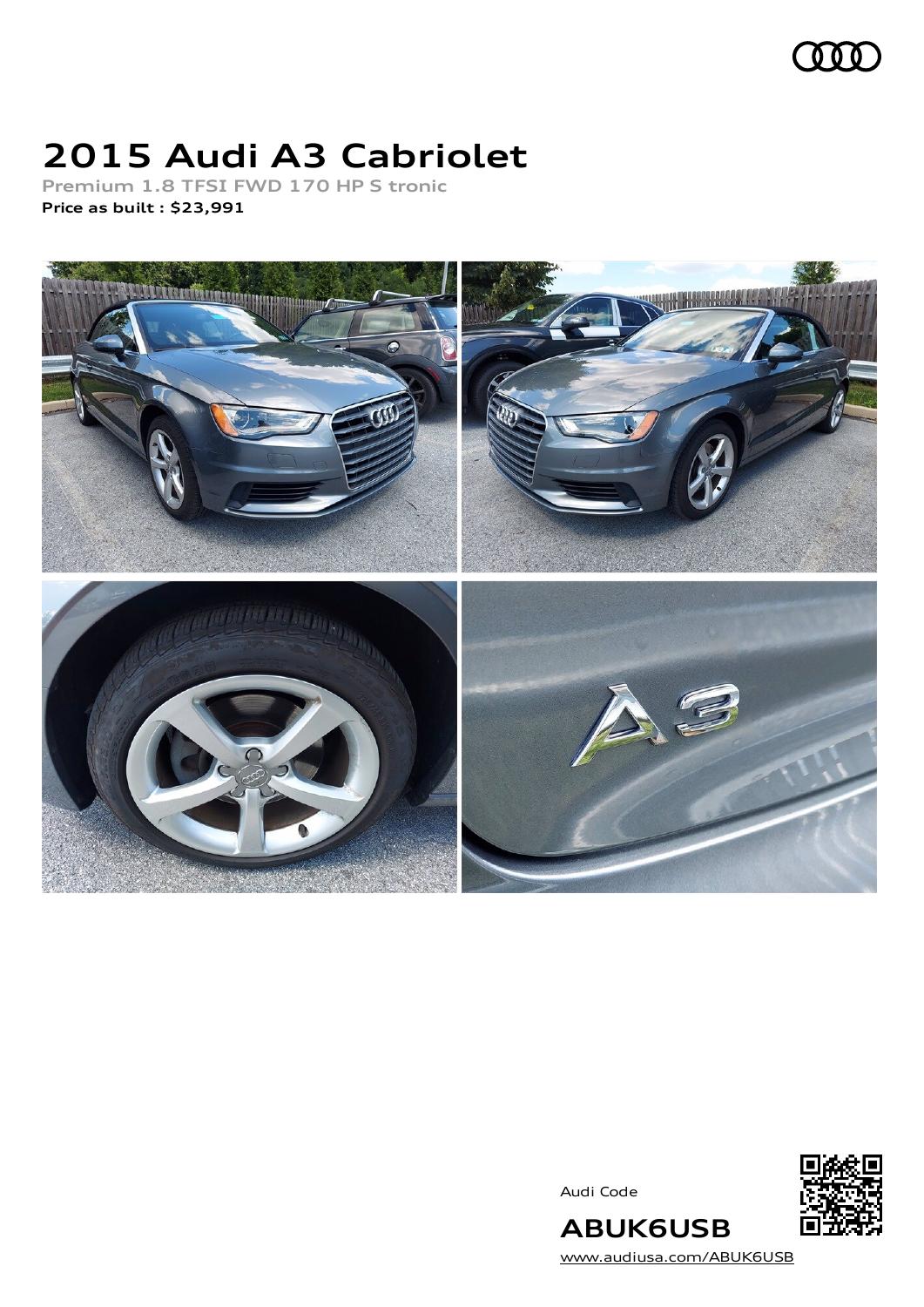### **Summary**

**Audi 2015 Audi A3 Cabriolet** Premium 1.8 TFSI FWD 170 HP S tronic

**Price as buil[t](#page-8-0)** \$23,991

### **Exterior colour**

Monsoon Gray metallic with Black roof

### **Interior colour**

### **Technical Specifications**

| Engine type                  | Four-cylinder                                 |
|------------------------------|-----------------------------------------------|
| stroke                       | Displacement/Bore and 1,798/82.5 x 84.1 cc/mm |
| Max. output                  | 170 @ 4500 - 6200 HP                          |
| Torque                       | 200 @ 1,600-4,000 lb-ft@rpm                   |
| Top track speed              | 130 mph mph                                   |
| Acceleration (0 - 60<br>mph) | 7.4 seconds seconds                           |
| Recommended fuel             | Premium                                       |



### **Further Information**

| Warranty        | No           |  |
|-----------------|--------------|--|
| Mileage         | 36,380 miles |  |
| Type of vehicle | Used car     |  |
|                 |              |  |

#### **Audi Code** ABUK6USB

**Your configuration on www.audiusa.com** [www.audiusa.com/ABUK6USB](https://www.audiusa.com/ABUK6USB)

**Commission number** 0dd1c0780a0e09a9614e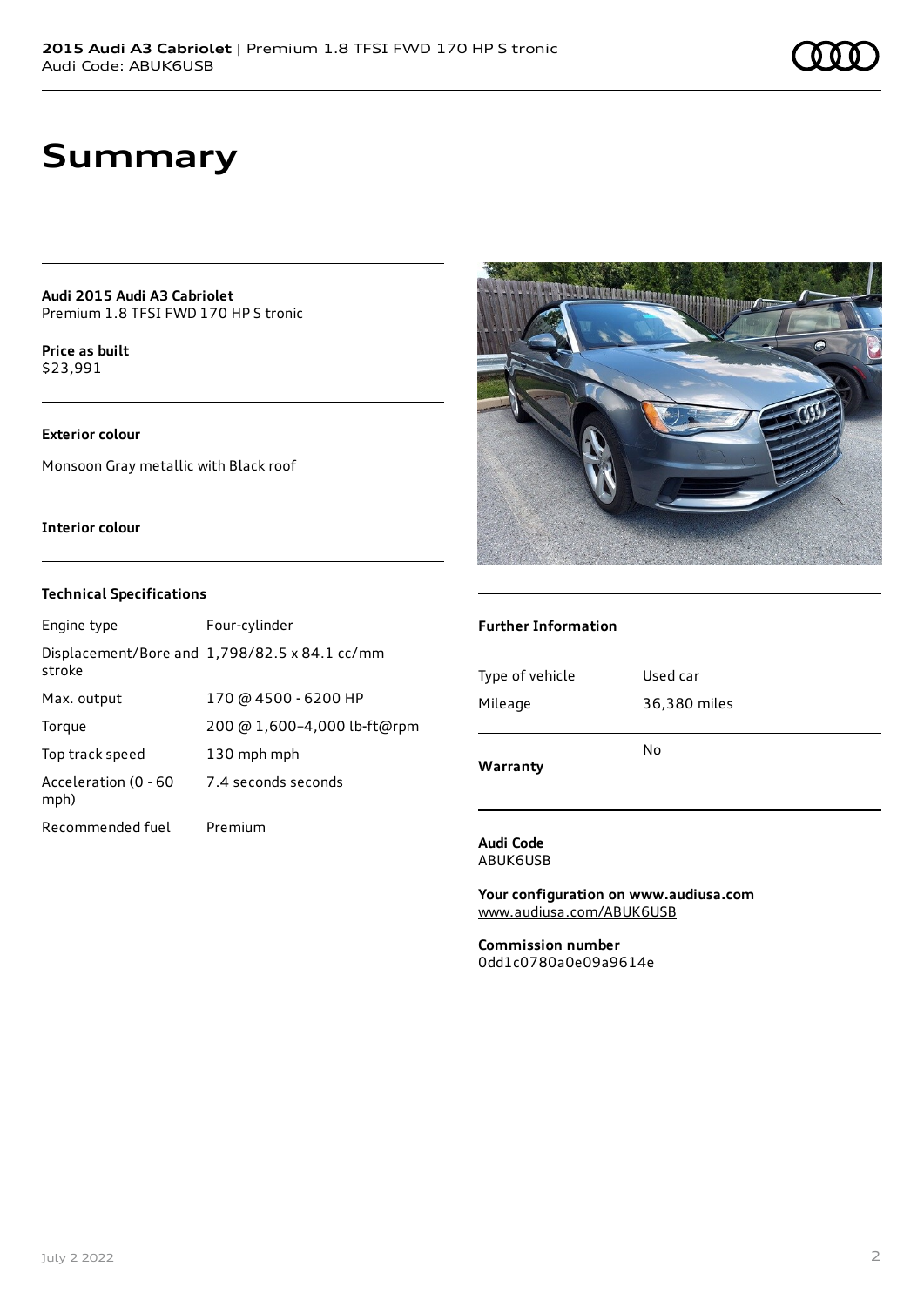## **Standard features**

### **Safety and Security**

| 4UB   | Driver and front-passenger advanced airbags                                       |
|-------|-----------------------------------------------------------------------------------|
| 1AT   | Electronic stabilisation control (ESC)                                            |
| UH1   | Electromechanical parking brake                                                   |
| 8T2   | Cruise control with coast, resume and<br>accelerate features                      |
| 1 N 3 | Electromechanical power steering                                                  |
| 7K6   | Tire-pressure monitoring system                                                   |
| 4X1   | Front side airbags                                                                |
| 8N6   | Light / rain sensor                                                               |
| 412   | Power central locking system with safety<br>unlock feature if airbags deploy      |
| 3B7   | ISOFIX child seat mounting and Top Tether<br>anchorage point for outer rear seats |
|       |                                                                                   |

#### **Interior**

| 3FT              | Acoustic folding roof-folds at speeds up to<br>31 mph     |
|------------------|-----------------------------------------------------------|
| 7M0              | Plastic door sill trims                                   |
| 9AK              | Dual-zone automatic climate control                       |
| 412              | Interior rear-view mirror with manual dipping<br>function |
| QQ5              | Illuminated vanity mirrors                                |
| 1 XW             | Three-spoke multifunction steering wheel                  |
| 6F3              | Front center armrest                                      |
| 7F <sub>9</sub>  | Leather gearshift knob                                    |
| 3KC              | Rear seat bench unsplit, backrest split<br>folding        |
| 7HA              | Cloth interior on doors                                   |
| N4M              | Leather seating surfaces                                  |
| 5 <sub>M</sub> A | Micrometallic Silver inlays                               |
|                  |                                                           |

### **Exterior**

| 6XC | <b>Exterior mirrors</b>                                        |
|-----|----------------------------------------------------------------|
| 1S1 | Car jack                                                       |
| 0N4 | 4-link rear suspension                                         |
| 8IG | Xenon plus headlights                                          |
| 803 | Automatic headlight leveling                                   |
| 8TB | Rear fog lights                                                |
| H7K | All-weather tires 225/45 R17 91H (NAR)                         |
| 8SK | LED taillights                                                 |
| 4KC | Side and rear windows in heat-insulating<br>glass              |
| 4ZB | Aluminum trim around exterior windows                          |
| cox | 17" 5-spoke-star design wheels with 225/45<br>all-season tires |

### **Infotainment and Driver Assistance**

| Audi pre sense® basic                                                      |
|----------------------------------------------------------------------------|
| Audi sound system                                                          |
| Monochrome driver information system                                       |
| MMI® radio                                                                 |
| Sirius XM® Satellite Radio                                                 |
| Bluetooth <sup>®</sup> wireless technology preparation<br>for mobile phone |
|                                                                            |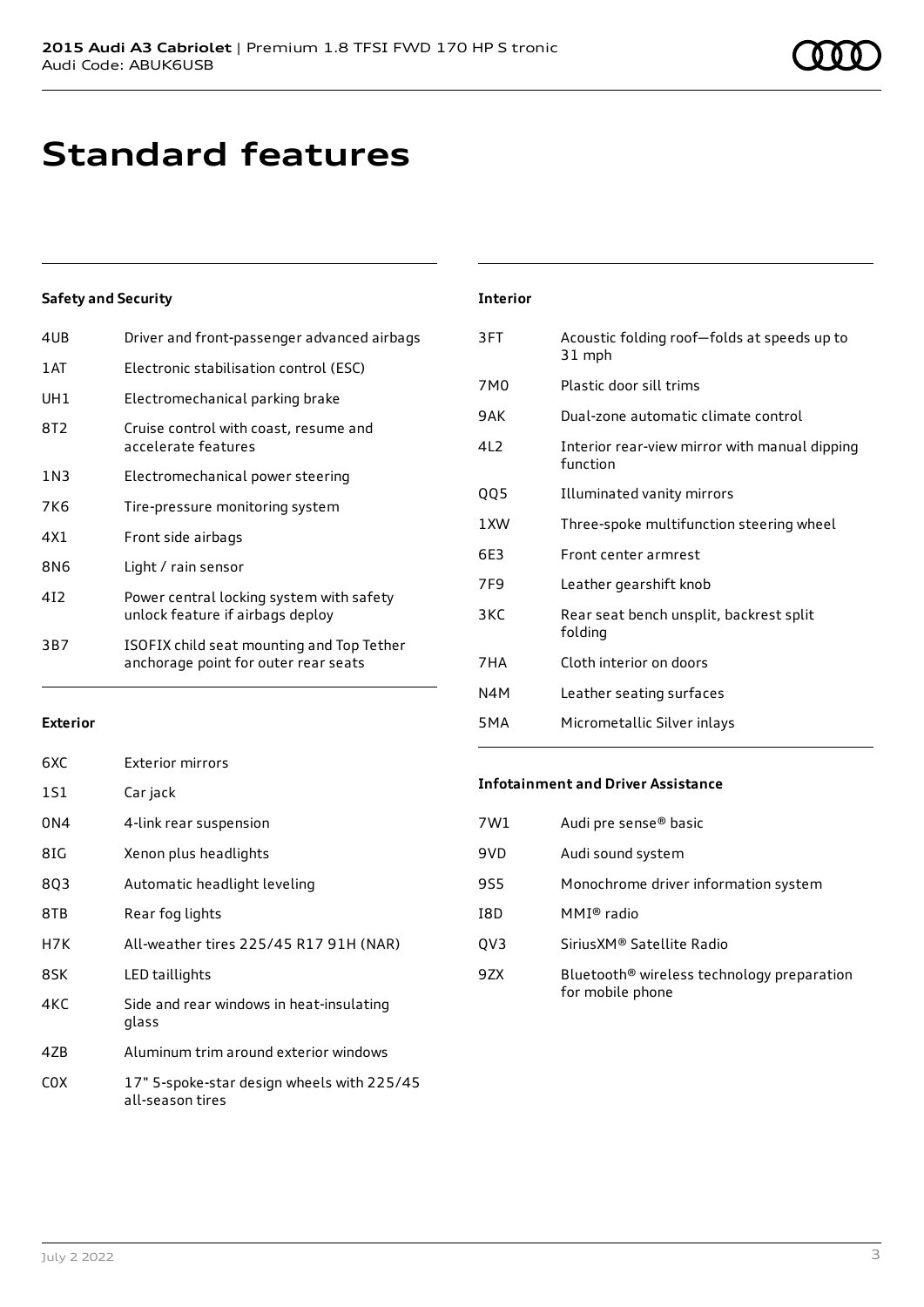# **Dealer remarks**

\*CLEAN CARFAX/NO ACCIDENTS REPORTED\*, BACK UP CAMERA, \*DEALER SERVICED\*, \*2 SETS OF KEYS\*, Black w/Leather Seating Surfaces. 2015 Audi A3 1.8T Premium FrontTrak 6-Speed S tronic® Automatic 1.8L I4 Turbocharged DOHC 16V ULEV II 170hp Monsoon Gray Metallic/Black Roof Recent Arrival! Odometer is 30668 miles below market average!

With an all-new facility and state-of-the-art equipment, Audi West Chester was designed entirely with our customers' needs in mind. Our goal is to make buying or leasing a new Audi or servicing your current ride when it comes time, as simple as possible. You shouldn't feel overwhelmed when you set out to a dealership, and when you shop with us, you'll see just how easy the car-buying and -servicing processes can be. We make sure you feel right at home with a pressure-free sales environment and all the best amenities to guarantee you're comfortable during your time with us.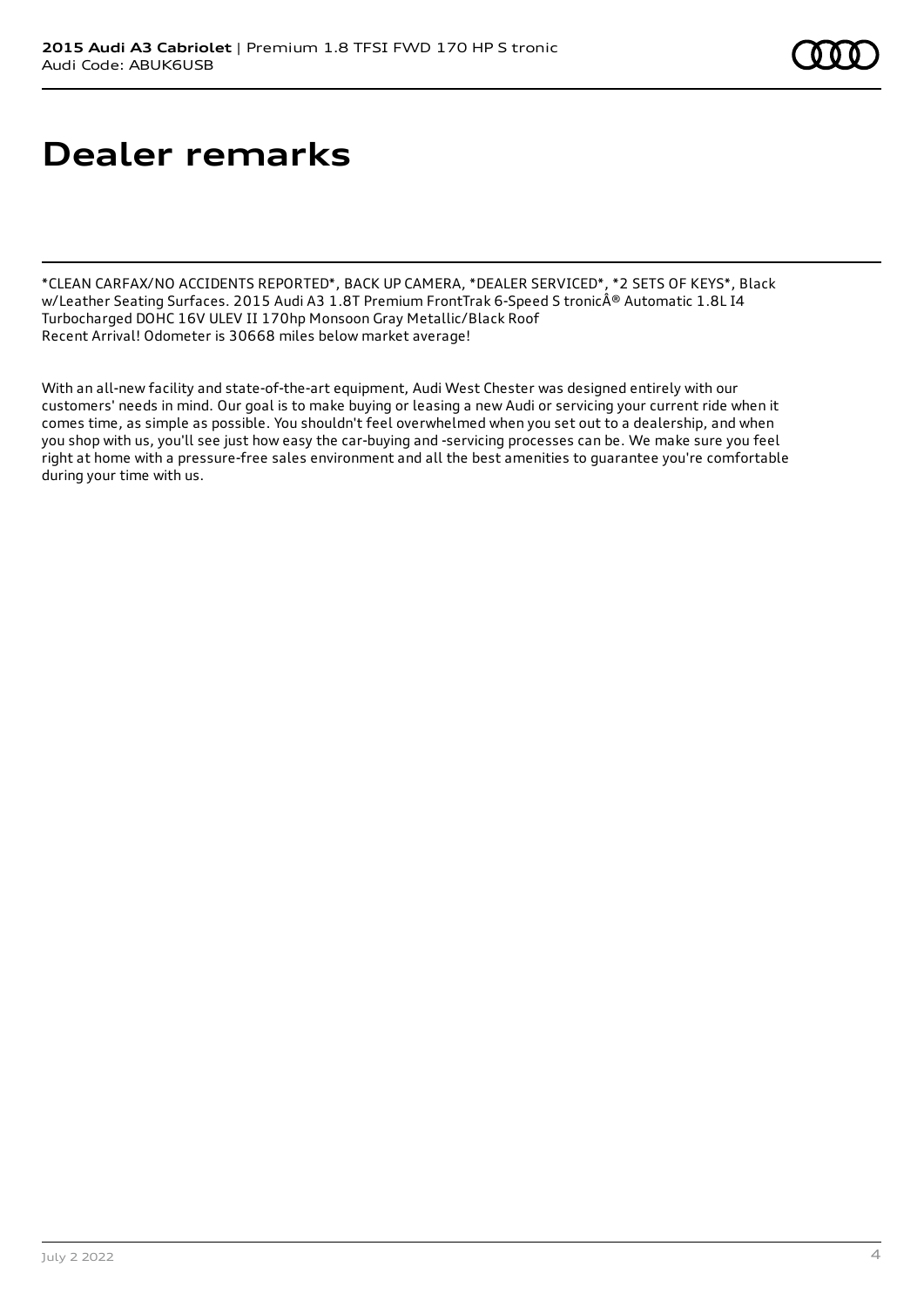### **Technical Specifications**

### **Engineering | Performance**

| Engine type                                      | Four-cylinder                                 |
|--------------------------------------------------|-----------------------------------------------|
| Acceleration (0 - 60 7.4 seconds seconds<br>mph) |                                               |
| Max. output                                      | 170 @ 4500 - 6200 HP                          |
| Engine block                                     | Cast-iron                                     |
| Induction/fuel injection Turbocharged/TFSI®      |                                               |
| Cylinder head                                    | Aluminum-alloy                                |
| Max. output ps/hp                                | 170 @ 4,500-6,200 @ rpm                       |
| stroke                                           | Displacement/Bore and 1,798/82.5 x 84.1 cc/mm |
| Top track speed                                  | 130 mph mph                                   |
| Torque                                           | 200 @ 1,600-4,000 lb-ft@rpm                   |
| Valvetrain                                       | 16-valve DOHC                                 |

#### **Driveline**

| Gear ratios: 6th         | 0.756                                                                              |
|--------------------------|------------------------------------------------------------------------------------|
| Gear ratios: Final Drive | 1st-4th, 4.118, 5th-6th, 3.045                                                     |
| Gear ratios: 4th         | 0.902                                                                              |
| Transmission             | Six-speed S tronic <sup>®</sup> dual-clutch<br>transmission with front-wheel drive |
| Gear ratios: 5th         | 0.914                                                                              |
| Gear ratios: 2nd         | 2.050                                                                              |
| Gear ratios: 3rd         | 1.300                                                                              |
| Gear ratios: Reverse     | 3.989                                                                              |
| Gear ratios: 1st         | 3.462                                                                              |
|                          |                                                                                    |

### **Steering** Steering type Electromechanical power steering system Turning diameter, curb-36.1 ft to-curb Steering ratio 15.3:1 **Suspension** Front axle MacPherson strut front suspension Rear axle Four-link rear suspension **Brake system** Front brakes 12.3 (ventilated disc) in Rear brakes 10.7 (solid disc) in **Body** Material ultra® lightweight technologyfully galvanized steel unibody with aluminum hood and front subframe Corrosion protection Multistep anti-corrosion protection **Warranty | Maintenance** Warranty 4-Year/50,000 mile new vehicle limited warranty Maintenance 12-Month/5,000 mile (whichever

occurs first) NO CHARGE first scheduled maintenance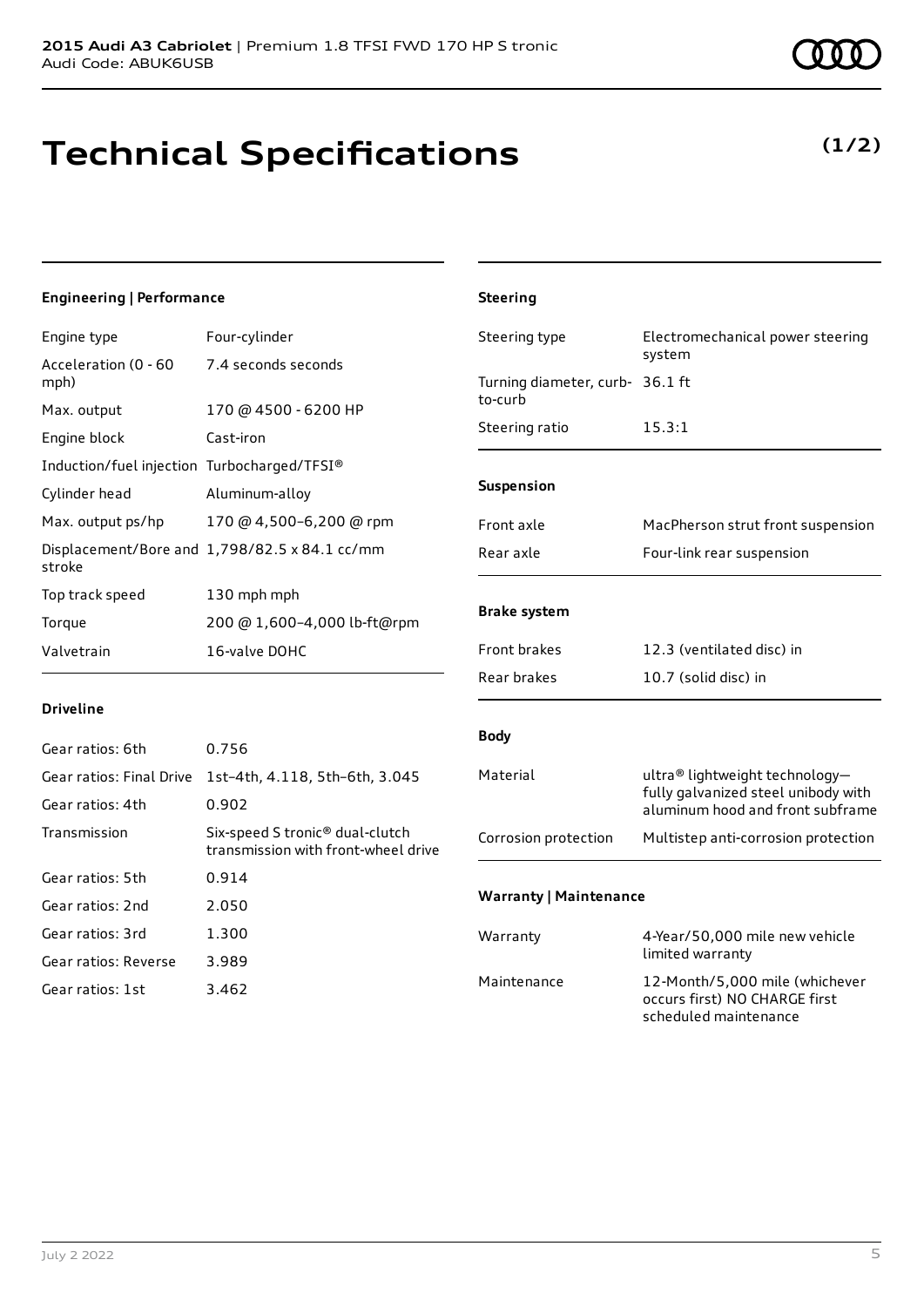**Technical Specifications**

### **Exterior Measurements**

| Height                        | 55.5 in   |
|-------------------------------|-----------|
| Length                        | 175.4 in  |
| Wheelbase                     | 103.8 in  |
| Drag coefficient              | .30 Cw    |
| Overall width with<br>mirrors | 77.2 in   |
| Track rear                    | $60.1$ in |
| <b>Track front</b>            | 61.2 in   |
| Curb weight                   | 3,373 lb  |

#### **Interior measurements**

| Seating capacity                          | 4                |
|-------------------------------------------|------------------|
| Shoulder room, rear                       | 45.7 in          |
| Leg room, rear                            | 31.9 in          |
| Shoulder room, front                      | 54.8 in          |
| Head room, rear                           | $36.3$ in        |
| Leg room, front                           | 41.2 in          |
| Head room, front                          | 37.4 in          |
| Cargo volume, rear<br>seatbacks up/folded | 9.9 cu ft, cu ft |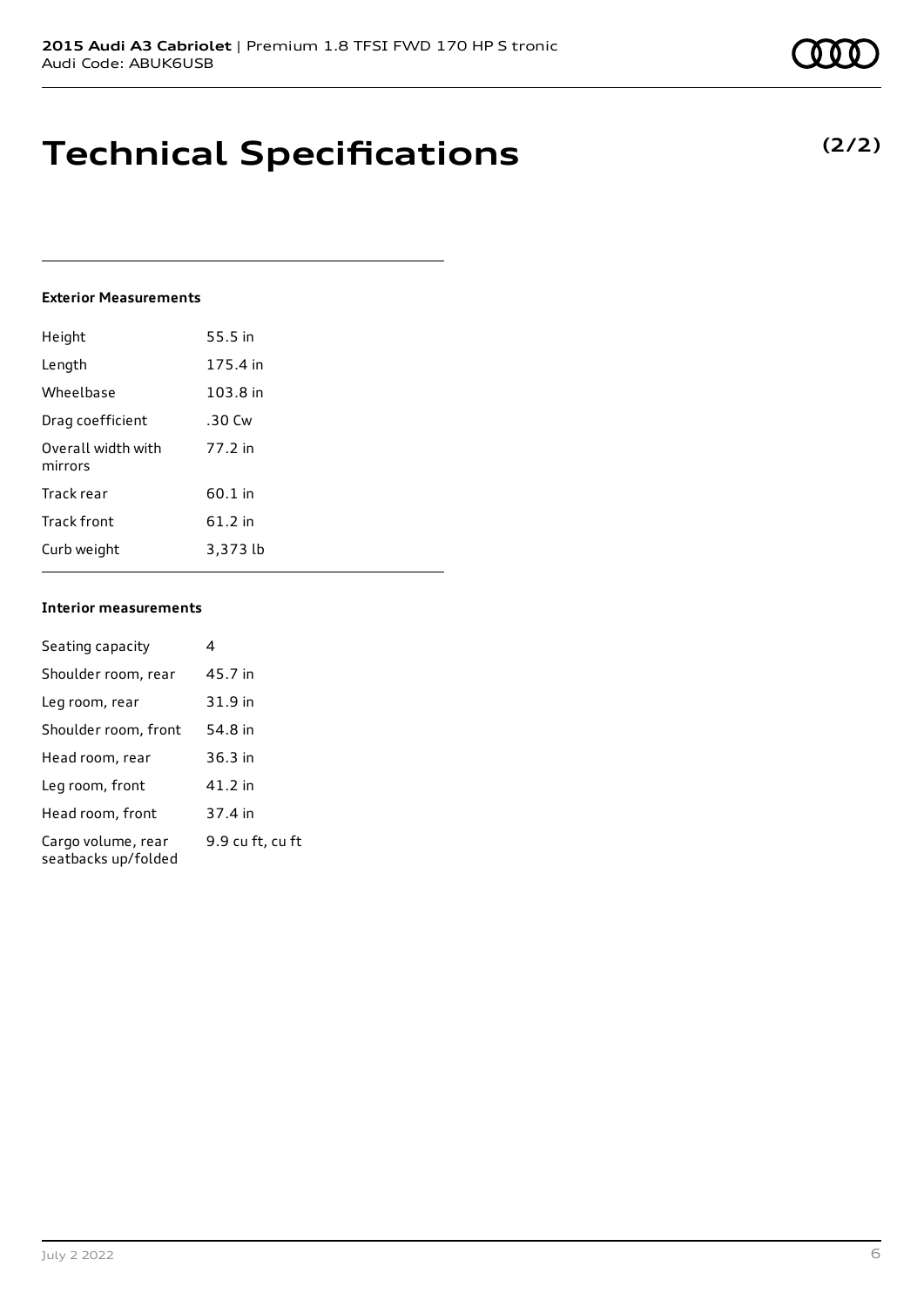### **Consumption- and emission**

**Consumption by NEDC**

combined 28 mpg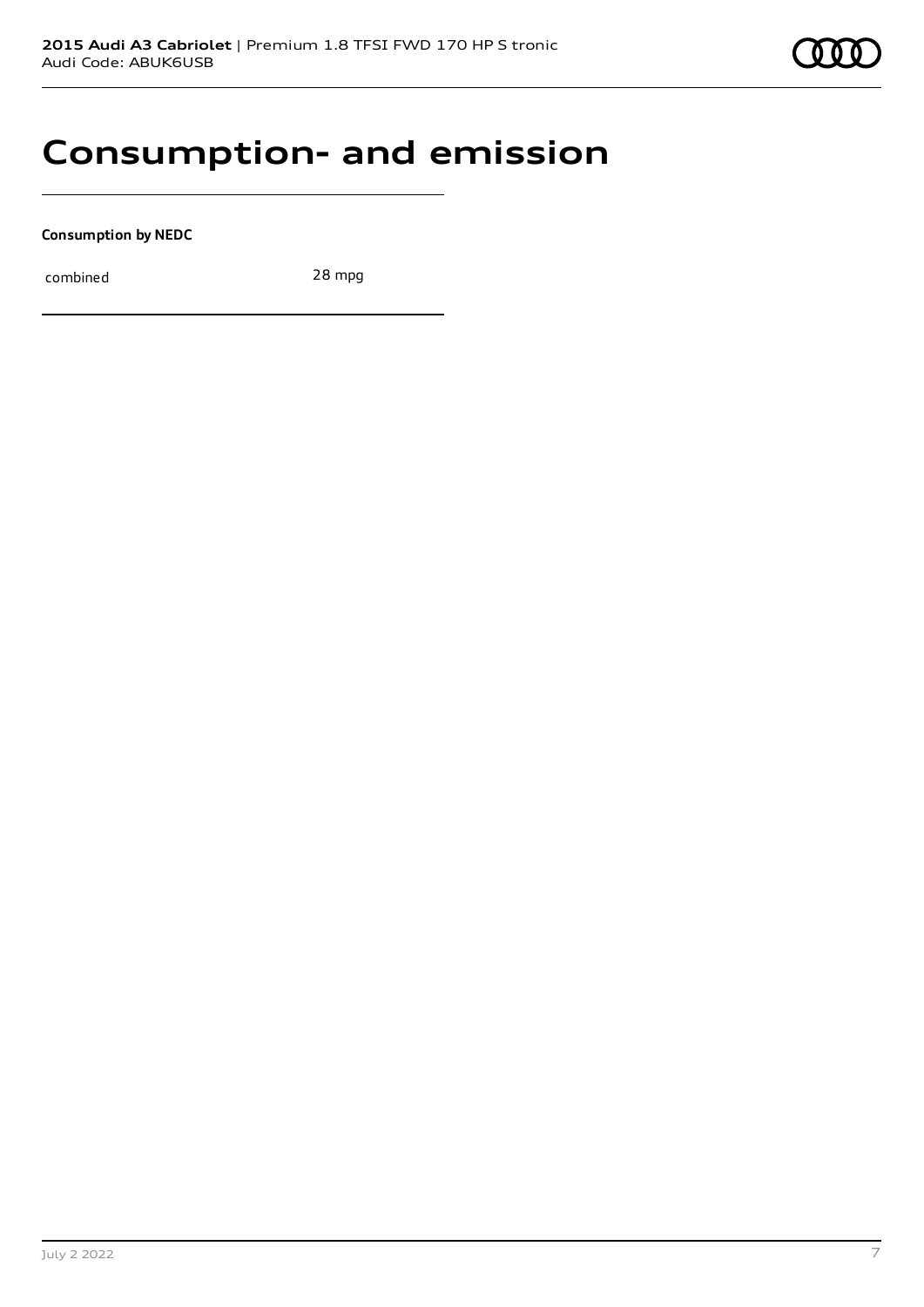# **Contact**

Dealer **Audi West Chester**

1421 Wilmington Pike 19382 West Chester PA

Phone: 6104552000 FAX: 4848008291

www: [https://www.audiwestchester.com](https://www.audiwestchester.com/)